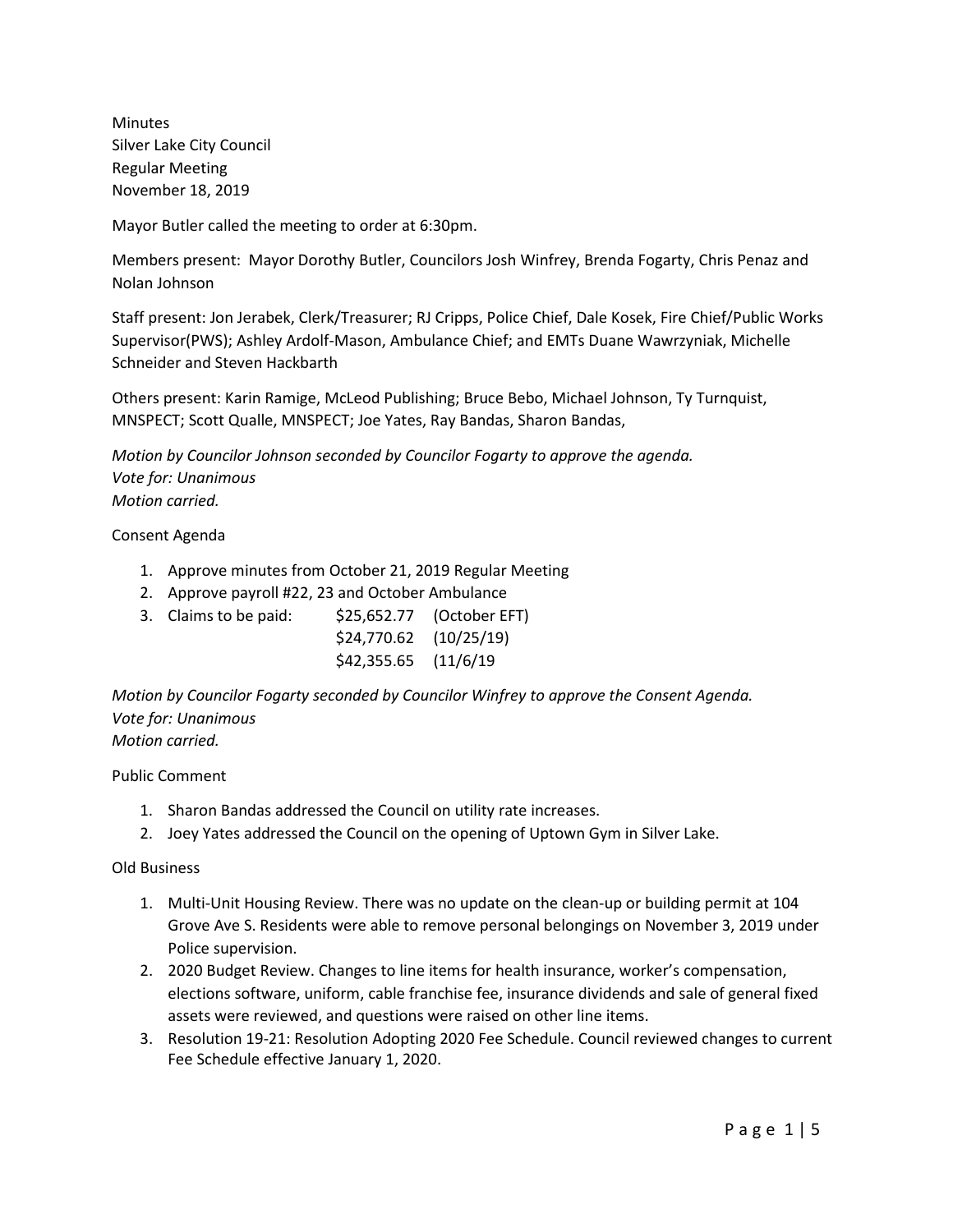| Fee                                             | 2019    | 2020    |  |  |  |
|-------------------------------------------------|---------|---------|--|--|--|
| Copies                                          | \$0.15  | \$0.25  |  |  |  |
| <b>Transient Merchants, Peddlers Solicitors</b> |         |         |  |  |  |
| Per day                                         | \$10    | \$30    |  |  |  |
| Per week                                        | \$20    | \$50    |  |  |  |
| Per month                                       | \$25    | \$75    |  |  |  |
| Per year                                        | \$50    | \$200   |  |  |  |
| <b>Conditional Use Permit Application</b>       | \$100   | \$150   |  |  |  |
| Rezoning/Amendment Application                  | \$100   | \$150   |  |  |  |
| Variance Application                            | \$100   | \$150   |  |  |  |
| <b>Water Base Charge</b>                        | \$9.25  | \$14    |  |  |  |
| Water Usage Charge (per thousand gallons)       | \$5     | \$8.50  |  |  |  |
| State Testing Fee (State mandated)              | \$0.53  | \$0.81  |  |  |  |
| Sewer Base Charge                               | \$9.25  | \$14    |  |  |  |
| Sewer Usage Charge (per thousand gallons)       | \$7     | \$10.50 |  |  |  |
| Storm Water Basic System Rate                   | \$2.50  | \$4     |  |  |  |
| Ambulance Mileage                               | \$13    | \$15    |  |  |  |
| <b>Special Police Services</b>                  | \$30/hr | \$35/hr |  |  |  |

*Motion by Councilor Johnson seconded by Councilor Winfrey to approve Resolution 19-21. Vote for: Unanimous Motion carried.*

New Business

- 1. Building Inspection Services Review. Ty Turnquist and Scott Qualle presented information and answered questions on the Uptown Gym permitting process, 104 Grove Ave S status, Ambulance on-call room and discussed personnel changes at MNSPECT.
- 2. First Reading Ordinance 97: An Ordinance Amending Chapter 13 Section 6 of the Silver Lake Municipal Code Regarding Regulation of Peddlers, Solicitors and Transient Merchants. Council reviewed changes to section. Council reviewed revisions made to ordinance.
- 3. Resolution 19-19: Resolution Adjusting the City's Contribution Toward Health Insurance Premiums. City contribution toward employee health insurance premiums beginning in 2020 to be reduced to 82.5% from 85% for current employees and to 80% for employees hired after January 1, 2020.

*Motion by Councilor Fogarty seconded by Councilor Winfrey to approve Resolution 19-19. Vote for: Unanimous*

*Motion carried.*

4. Resolution 19-20: Resolution Approving Assessments for Work Performed by the City as Directed by City Code. *Motion by Councilor Winfrey seconded by Councilor Penaz to approve Resolution 19-20.*

*Vote for: Unanimous*

*Motion carried.*

5. Application for Club License for American Legion Post 141 *Motion by Councilor Fogarty seconded by Councilor Winfrey to approve the Club License for American Legion Post 141.*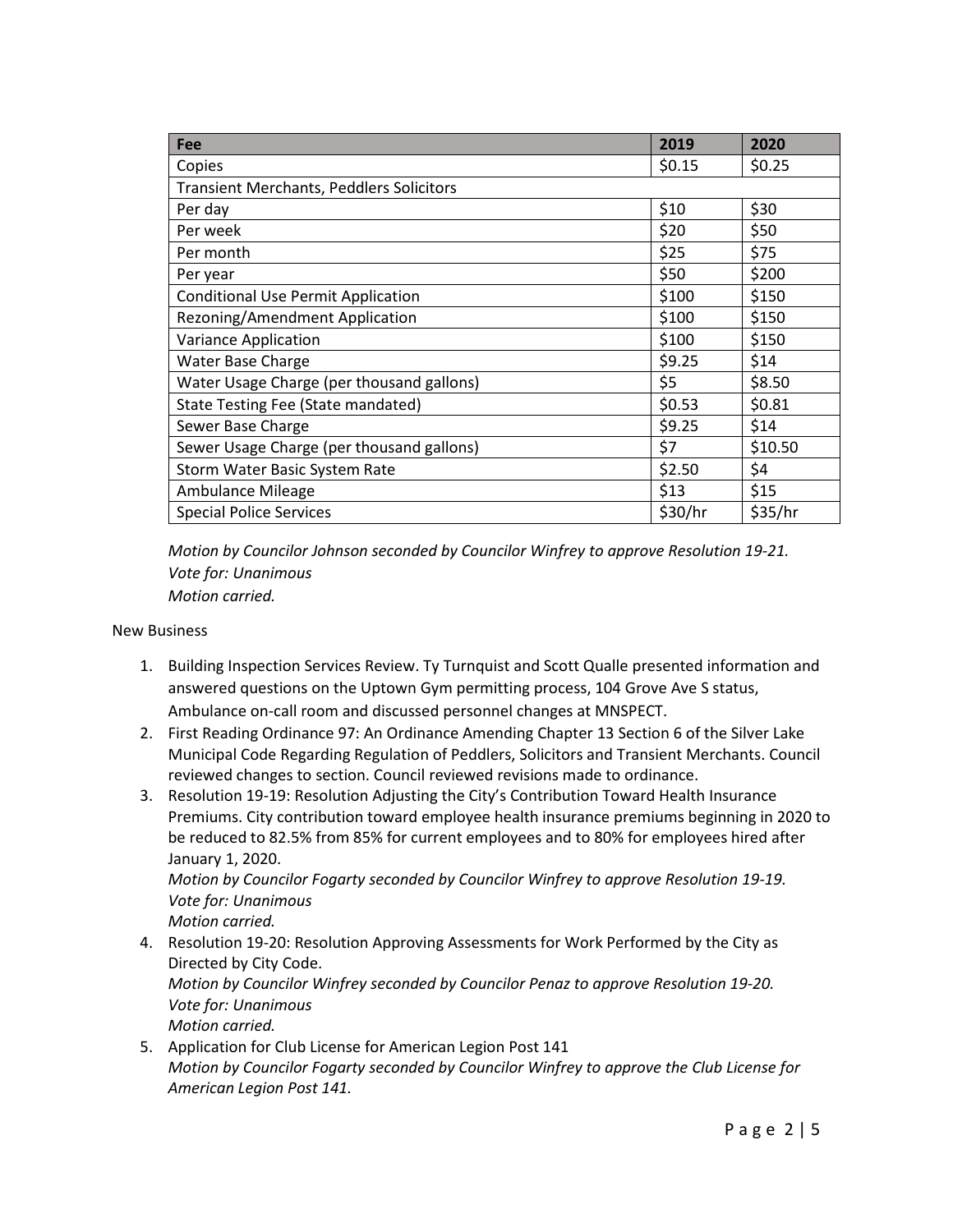*Vote for: Unanimous Motion carried.*

- 6. Application for On-Sale Wine and Strong Beer License for BFK Management (DBA: Molly's Café) *Motion by Councilor Fogarty seconded by Councilor Winfrey to approve the On-Sale Wine and Strong Beer License for Molly's Café. Vote for: Unanimous Motion carried.*
- 7. Application for MLS On/Off-Sale Liquor License *Motion by Councilor Fogarty seconded by Councilor Johnson to approve the On/Off-Sale Liquor License for the Silver Lake Municipal Liquor Store. Vote for: Unanimous Motion carried.*
- 8. Property Lines and Utility Easements. Council discussed issues with property lines and records on utility easements and right of way within the City.
- 9. Contract Policy. Council discussed using a model contract to ensure projects are completed in a timely manner and work is completed correctly.
- 10. Compost Site Policy. Council discussed closing compost site for remainder of the year and placing signage at the site.

*Motion by Councilor Winfrey seconded by Councilor Johnson to close the compost site from December 1, 2019 to April 1, 2020 with signage installed to display the information. Vote for: Unanimous Motion carried.*

Mayor Butler called for a recess at 8:22pm.

Mayor Butler re-opened the meeting at 8:25pm.

Department Business

- 1. Public Works
	- a. Received bids of \$1255 and \$550 for plow truck purchase. Councilor Winfrey and PWS Kosek accepted the bid of \$1255 from Wahl Bros.
	- b. Request to purchase two automatic door openers for Public Works shop. Quotes of \$2538 and \$2634 were received.

*Motion by Councilor Winfrey seconded by Councilor Penaz to approve a not to exceed amount of \$3000 for the quote from JLR Garage door for \$2538 and electrical installation to be performed.*

*Vote for: Unanimous*

*Motion carried.*

- c. Installation of radio controls and well pump controls completed and in operation.
- d. PeopleService report of September reviewed.
- e. Reviewed Capital Improvement Planning for Public Works which included replacing the Ford F450 and purchasing a second truck for operations among other items.
- 2. Public Safety
	- a. Fire Department
		- i. Reviewed run report.
		- ii. Discharge hoses certified to NFPA standards.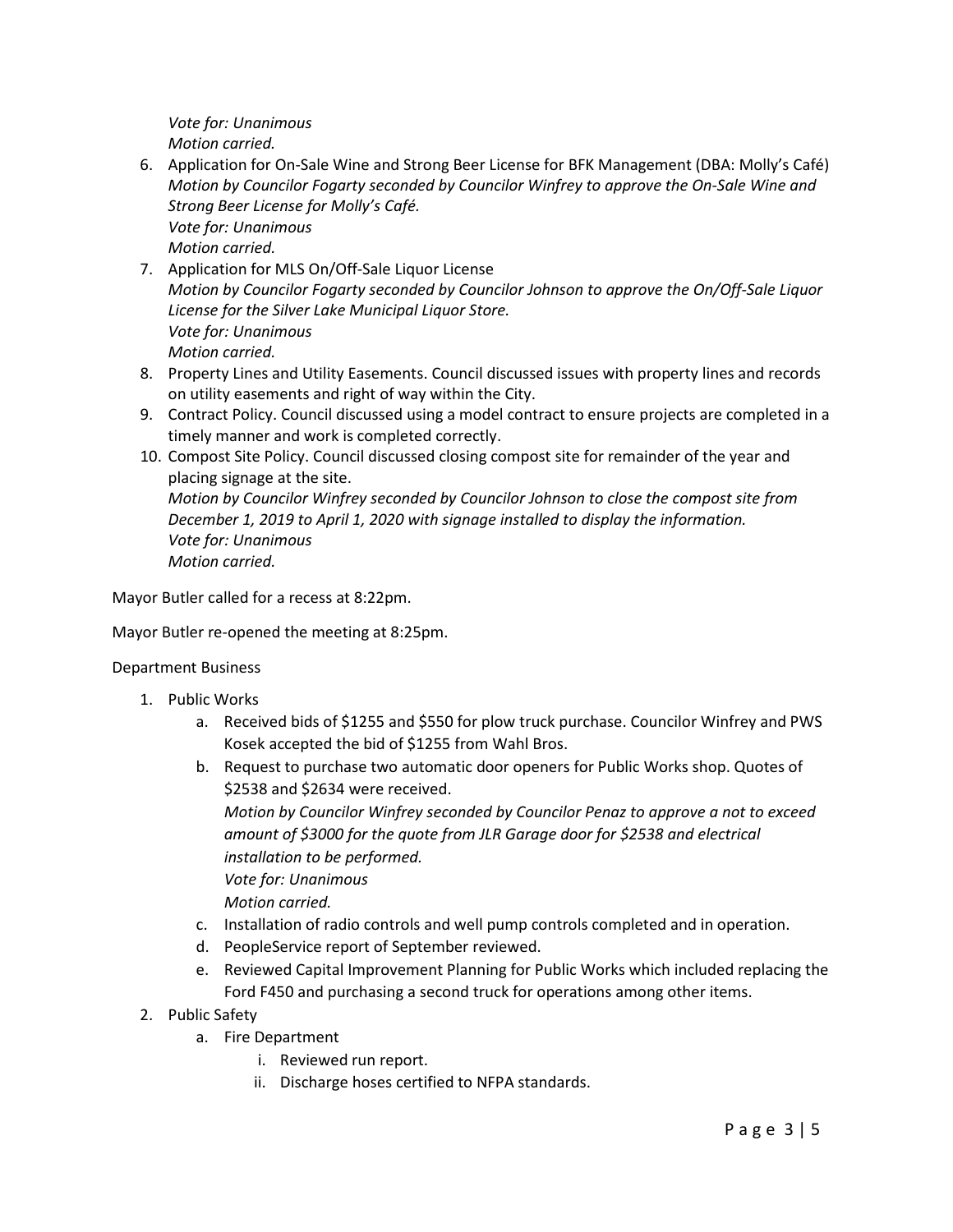- iii. Fire Relief Association holding Spaghetti Dinner for Assistant Chief Darrell Kaczmarek on November 21, 2019.
- iv. Reviewed Capital Improvement Plan which included SCBA replacement, turnout gear and a rescue truck replacement.
- b. Ambulance
	- i. Reviewed run report.
	- ii. Discussed call room, fundraising, incentives for employees, and attracting new recruits.
	- iii. Request to hire Jeff Forcier and Amy Wolf as EMTs. *Motion by Councilor Fogarty seconded by Councilor Winfrey to hire Jeff Forcier as EMT pending background check and drug test. Vote for: Unanimous Motion carried. Motion by Councilor Fogarty seconded by Councilor Johnson to hire Amy Wolf as EMT pending background check and drug test.*
		- *Vote for: Unanimous*
- *Motion carried.* c. Police Department
	- i. Chief Cripps gave his letter of resignation as Chief of Police effective December 11, 2019.
	- ii. Discussed setting a special meeting to discuss interim options.
	- iii. Discussed utilizing a part-time officer as possible Interim Chief. *Motion by Councilor Winfrey seconded by Councilor Fogarty to allow Chief Cripps to reach out to part-time staff regarding interest in Interim Chief. Vote for: Unanimous Motion carried.*
	- iv. Discussed advertising for open Chief of Police position. *Motion by Councilor Fogarty seconded by Councilor Winfrey to begin advertising for open Police Chief position. Vote for: Unanimous Motion carried.*
- 3. Municipal Liquor Store
	- a. Sales for October were \$44,622.73 with a profit of \$3,123.59. Year-to-date sales were \$442,227.38 with a net profit of \$28,643.11.
	- b. MLS Manager Darrell Kaczmarek has worked some part-time shifts.
	- c. Reviewed temporary pay increase for Andy Auld. *Motion by Councilor Penaz seconded by Councilor Fogarty to remove the \$3 per hour pay increase for Andy Auld. Vote for: Unanimous Motion carried.*
	- d. Discussed compensating Clerk Jerabek and Deputy Clerk Wicklund-Kurth for extra hours working at MLS.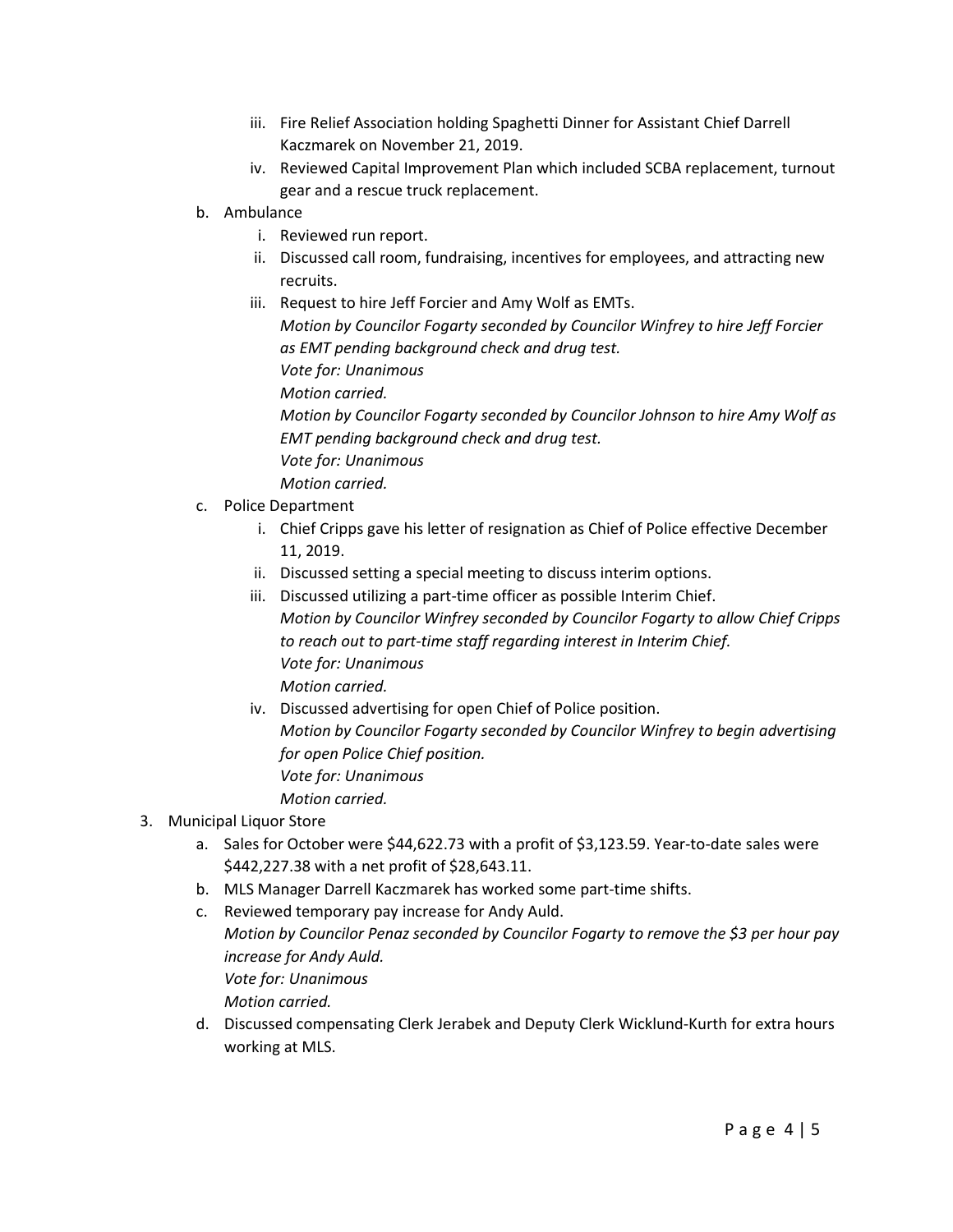Motion by Councilor Penaz seconded by Councilor Winfrey to approve Clerk Jerabek and *Deputy Clerk Wicklund-Kurth to apply hours worked over their regularly scheduled hours to comp time.*

*Vote for: Unanimous Motion carried.*

- e. Request for MLS to be open from 8am, November 27 to 1:30am, November 28 and from 8am, December 31 to 1:30am, January 1, 2020. *Motion by Councilor Winfrey seconded by Councilor Penaz to approve request to extend hours on November 27 and 28 and December 31 and January 1. Vote for: Unanimous Motion carried.*
- 4. Community Development
	- a. Planning Commission did not meet in November.
	- b. Discussed changes to Comprehensive Plan and cost of hiring firm to assist with plan.
	- c. Discussed safety and blight concerns being addressed by MNSPECT at 113 Main St W.
	- d. Year-end swimming pool report to be completed for December regular meeting.
- 5. Administration
	- a. Reviewed October Treasurer's Report.
	- b. Multi-Unit Housing inspections to be performed. All applications have been received. Discussed MNSPECT assisting Chief Kosek with inspections.
	- c. Discussed option to have Council Meetings broadcasted.

Open Discussion - No open discussion.

*Motion by Councilor Fogarty seconded by Councilor Johnson to adjourn this regular meeting of the Silver Lake City Council. Vote for: Unanimous Motion carried.*

Meeting adjourned at 10:38pm.

Seal of the City:

Jon Jerabek, Clerk/Treasurer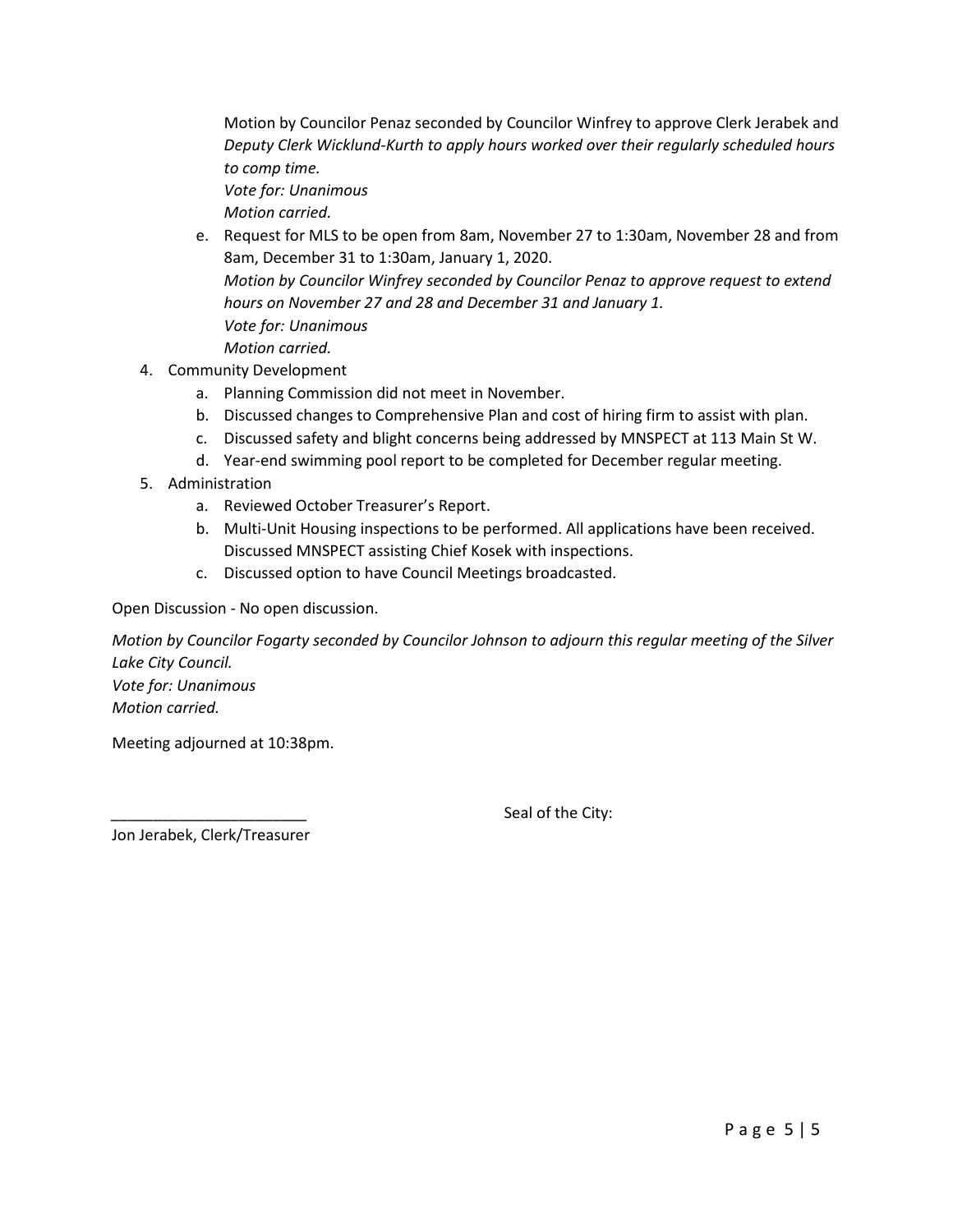## **CITY COUNCIL**

# **CITY OF SILVER LAKE**

 $\mathcal{L}_\text{G}$  , and the contribution of the contribution of the contribution of the contribution of the contribution of the contribution of the contribution of the contribution of the contribution of the contribution of t

## **RESOLUTION 19-19: RESOLUTION ADJUSTING THE CITY'S CONTRIBUTION TOWARD HEALTH INSURANCE PREMIUMS**

**WHEREAS,** the City Council of Silver Lake has the duty to review benefits for full-time employees, and

**WHEREAS,** the City Council of Silver Lake has the duty to monitor the expenditures of the City's yearly budget, and

**WHEREAS,** the City Council of Silver Lake has the ability to alter benefit contributions for Health Insurance premiums,

**THERFORE BE IT RESOLVED**, the City Council of the City of Silver Lake hereby approves adjusting the City's contribution toward Health Insurance premiums to eighty-two and one-half percent (82.5%) of the lowest premium for single, single plus one and family coverage, and

BE IT FURTHER RESOLVED, the City's contribution toward health insurance premiums will be set at eighty percent (80%) for employees hired on or after January 1, 2020, and

**BE IT FURTHER RESOLVED**, the changes listed here are effective January 1, 2020.

Adopted by the City Council on this 18<sup>th</sup> day of November, 2019.

Dorothy Butler, Mayor

Seal of the City:

Jon Jerabek, Clerk/Treasurer

 $\overline{\phantom{a}}$  , and the set of the set of the set of the set of the set of the set of the set of the set of the set of the set of the set of the set of the set of the set of the set of the set of the set of the set of the s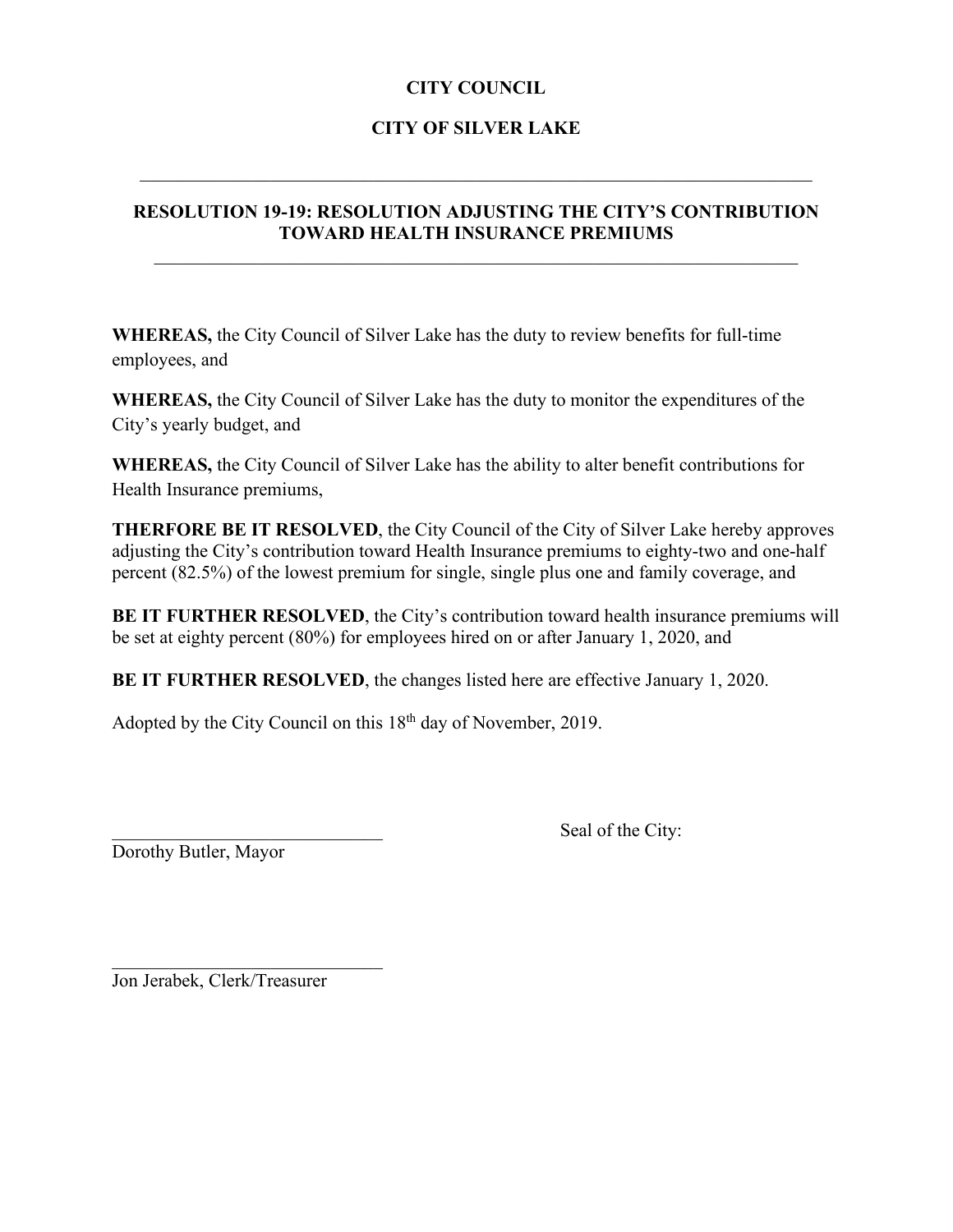#### **CITY COUNCIL**

#### **CITY OF SILVER LAKE**

### **RESOLUTION 19-20: RESOLUTION APPROVING ASSESSMENTS FOR WORK PERFORMED BY THE CITY AS DIRECTED BY CITY CODE.**

\_\_\_\_\_\_\_\_\_\_\_\_\_\_\_\_\_\_\_\_\_\_\_\_\_\_\_\_\_\_\_\_\_\_\_\_\_\_\_\_\_\_\_\_\_\_\_\_\_\_\_\_\_\_\_\_\_\_\_\_\_\_\_\_\_\_\_\_\_

**WHEREAS,** The City Council, has determined that the below properties are to be assessed the following amounts for the services stated, and

**WHEREAS,** In accordance with City Code the following properties have water/sewer accounts that are more than one period delinquent and the amount of the outstanding bill plus a 30% assessment fee shall be assessed to the property taxes of said property:

| <b>Delinquent Water/Sewer Accounts</b> |                |            |            |            |  |
|----------------------------------------|----------------|------------|------------|------------|--|
| PID.                                   | <b>Address</b> | Delinquent | Assessment | Total      |  |
|                                        |                | Amount     | Fee        | Assessment |  |
| 19.053.0440                            | 300 Lake Ave S | \$361.86   | \$108.56   | \$470.42   |  |

**THERFORE BE IT RESOLVED,** by the Silver Lake City Council that the above assessments are just and shall be certified to the McLeod County Auditor for assessment beginning with the 2020 property taxes.

Adopted by the City Council this 18<sup>th</sup> day of November 2019.

Seal of the City:

Dorothy Butler, Mayor

Jon Jerabek, Clerk/Treasurer

 $\mathcal{L}_\text{max}$  , where  $\mathcal{L}_\text{max}$  and  $\mathcal{L}_\text{max}$  and  $\mathcal{L}_\text{max}$